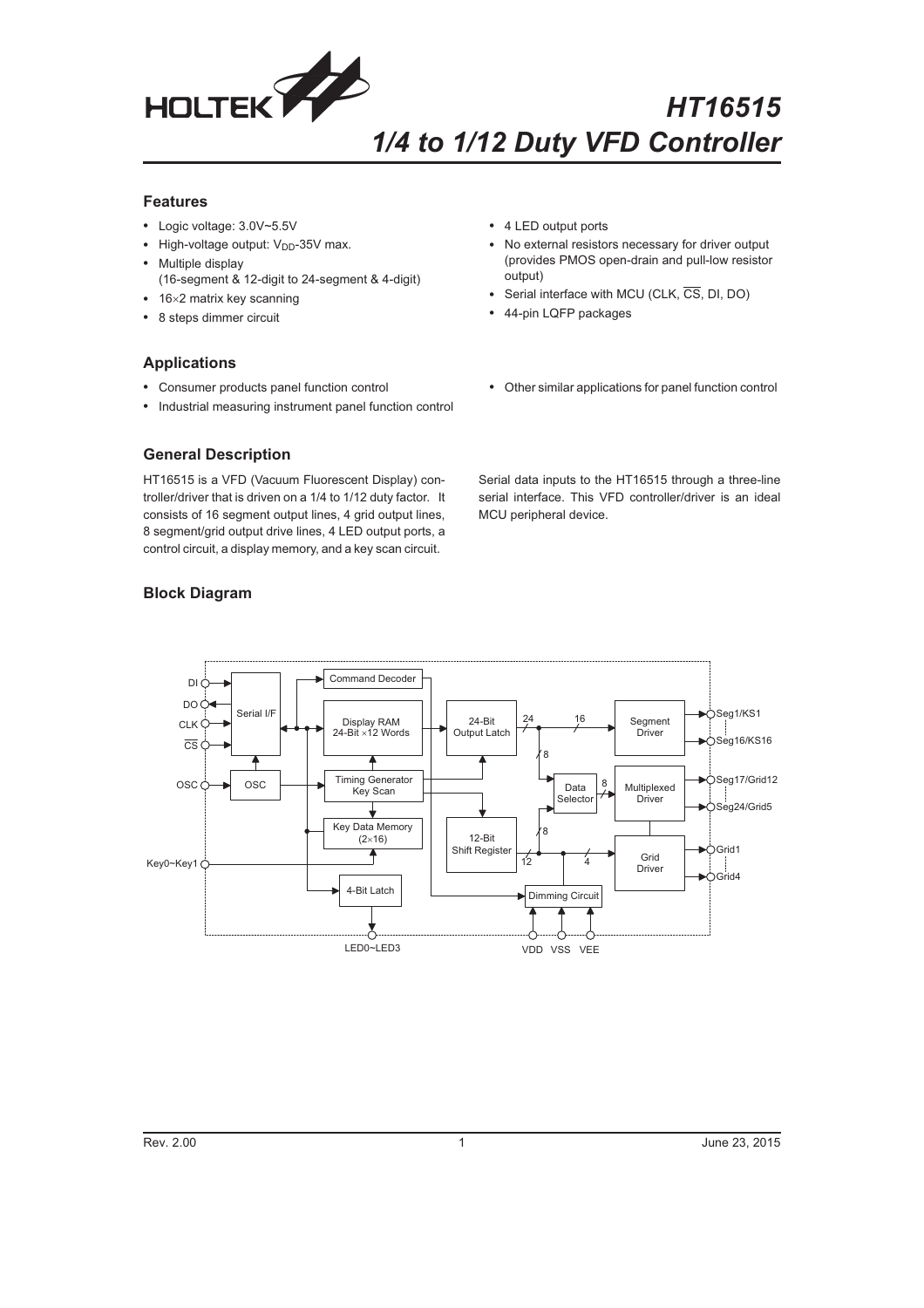

# **Pin Assignment**



### **Pad Assignment**



Chip Size:  $1778 \mu m \times 1530 \mu m$ 

\* The IC substrate should be connected to VSS in the PCB layout artwork.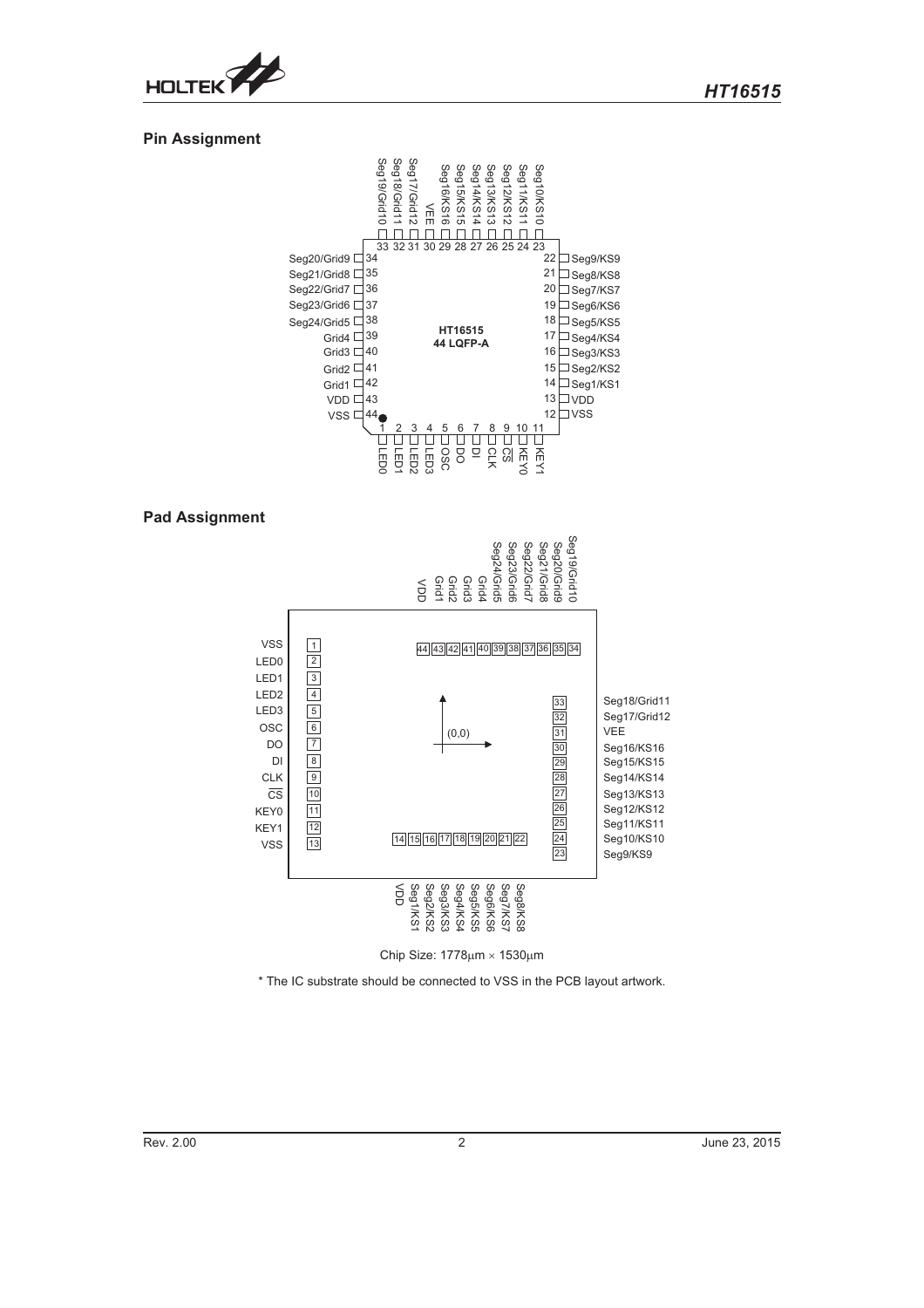

# **Pad Coordinates** Unit:  $\mu$ m

| Pad No.        | X          | Y          | Pad No. | $\boldsymbol{\mathsf{x}}$ | Y          |
|----------------|------------|------------|---------|---------------------------|------------|
| 1              | $-725.150$ | 558.200    | 23      | 659.750                   | $-617.800$ |
| $\overline{2}$ | $-725.150$ | 468.200    | 24      | 659.750                   | $-532.800$ |
| 3              | $-725.150$ | 372.200    | 25      | 659.750                   | $-447.800$ |
| 4              | $-725.150$ | 280.200    | 26      | 659.750                   | $-362.800$ |
| 5              | $-725.150$ | 184.200    | 27      | 659.750                   | $-277.800$ |
| 6              | $-725.150$ | 92.200     | 28      | 659.750                   | $-192.800$ |
| 7              | $-725.150$ | 0.200      | 29      | 659.750                   | $-107.800$ |
| 8              | $-725.150$ | $-95.800$  | 30      | 659.750                   | $-22.800$  |
| 9              | $-725.150$ | $-187.800$ | 31      | 659.750                   | 61.950     |
| 10             | $-725.150$ | $-283.800$ | 32      | 659.750                   | 147.200    |
| 11             | $-725.150$ | $-375.800$ | 33      | 659.750                   | 232.200    |
| 12             | $-725.150$ | -471.800   | 34      | 741.150                   | 535.750    |
| 13             | $-725.150$ | $-561.800$ | 35      | 656.150                   | 535.750    |
| 14             | $-244.300$ | -535.750   | 36      | 571.150                   | 535.750    |
| 15             | $-157.300$ | -535.750   | 37      | 486.150                   | 535.750    |
| 16             | $-72.300$  | -535.750   | 38      | 401.150                   | 535.750    |
| 17             | 12.700     | -535.750   | 39      | 316.150                   | 535.750    |
| 18             | 97.700     | -535.750   | 40      | 231.150                   | 535.750    |
| 19             | 182.700    | -535.750   | 41      | 146.150                   | 535.750    |
| 20             | 267.700    | -535.750   | 42      | 61.150                    | 535.750    |
| 21             | 352.700    | -535.750   | 43      | $-23.850$                 | 535.750    |
| 22             | 437.700    | -535.750   | 44      | $-109.350$                | 535.750    |

# **Pin Description**

| Pin No.        | <b>Pin Name</b>              | $II$     | <b>Description</b>                                                                                                                                                                                                                                                             |
|----------------|------------------------------|----------|--------------------------------------------------------------------------------------------------------------------------------------------------------------------------------------------------------------------------------------------------------------------------------|
| $1 - 4$        | LED0~LED3                    | $\Omega$ | LED driver output ports. This is a CMOS output pin and maximum driving<br>current up to +20mA.                                                                                                                                                                                 |
| 5              | OSC                          | L        | Connected to an external resistor or an RC oscillator circuit.                                                                                                                                                                                                                 |
| 6              | DO                           | $\circ$  | Data output pin, output serial data at falling edge of shift clock, starting from<br>the lower bit. This is N-ch open-drain output pin.                                                                                                                                        |
| $\overline{7}$ | DI                           | T        | Data input pin, input serial data at rising edge of shift clock, starting from the<br>lower bit.                                                                                                                                                                               |
| 8              | <b>CLK</b>                   | I.       | Clock input pin. Reads serial data at the rising edge, and outputs data at the<br>falling edge.                                                                                                                                                                                |
| 9              | $\overline{\text{CS}}$       | L        | Initializes serial interface at the rising or falling edge of the HT16515. Then<br>it waits to receive a command. Data input after CS has fallen is processed,<br>current processing is stopped, and the serial interface is initialized. While<br>CS is high, CLK is ignored. |
| 10, 11         | Key0, Key1                   | T        | Key-in data input to these pins are latched at the end of the display cycle.                                                                                                                                                                                                   |
| 12, 44         | <b>VSS</b>                   |          | Negative power supply, ground                                                                                                                                                                                                                                                  |
| 13, 43         | <b>VDD</b>                   |          | Positive power supply                                                                                                                                                                                                                                                          |
| $14 - 29$      | Seg1/KS1~Seg16/KS16          | $\circ$  | High voltage output, segment output pins, dual function as key source. This<br>is PMOS open-drain and pull-low resistor output.                                                                                                                                                |
| 30             | <b>VEE</b>                   |          | VFD power supply                                                                                                                                                                                                                                                               |
| $31 - 38$      | Seg17/Grid12~<br>Seg24/Grid5 | $\circ$  | High voltage output, these pins are selectable for segment or grid output.<br>This is PMOS open-drain and pull-low resistor output.                                                                                                                                            |
| $39 - 42$      | Grid4~Grid1                  | $\circ$  | High voltage output, grids output pin. This is PMOS open-drain and pull-low<br>resistor output.                                                                                                                                                                                |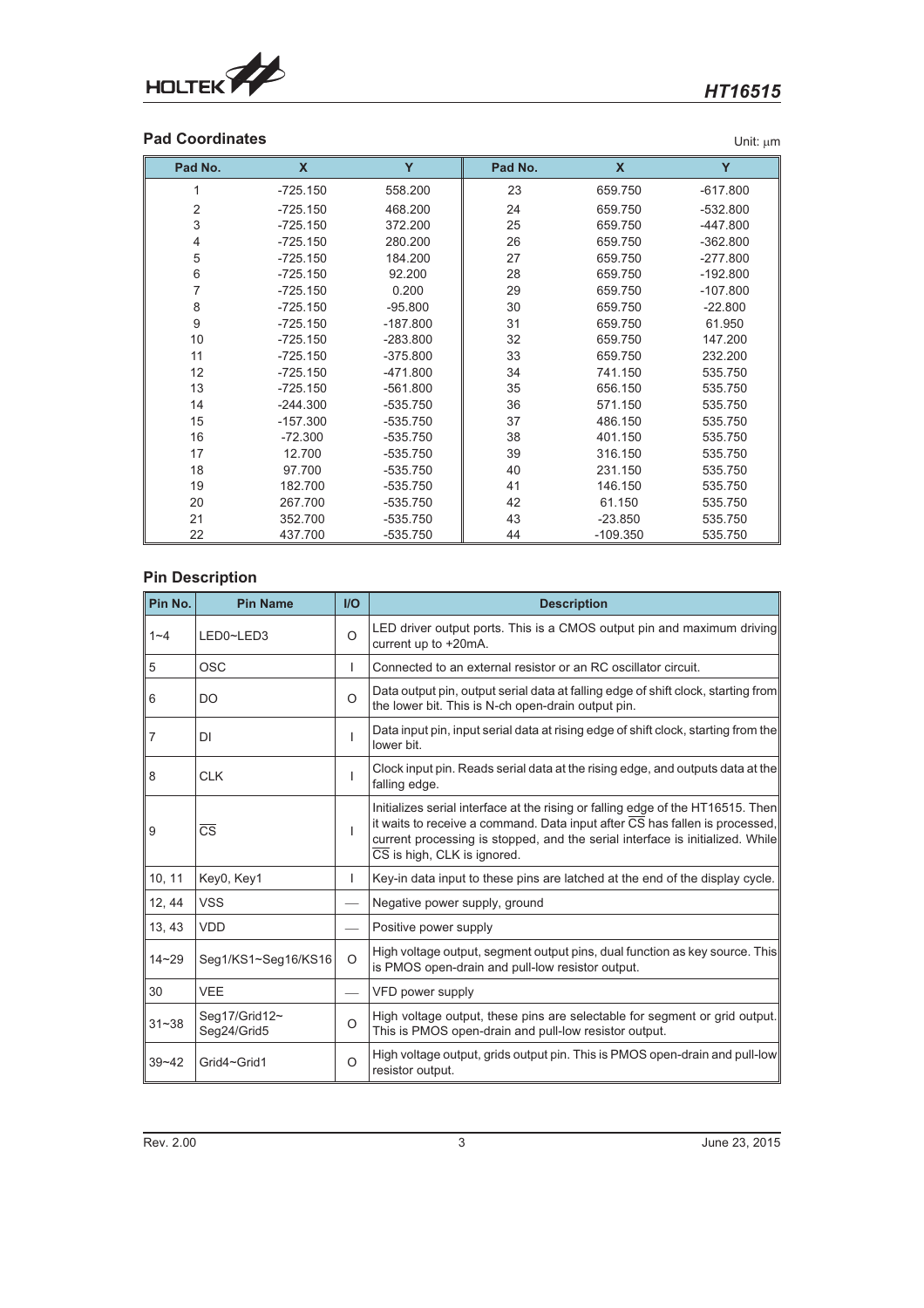

### **Approximate Internal Connections**



# **Absolute Maximum Ratings**

Note: These are stress ratings only. Stresses exceeding the range specified under "Absolute Maximum Ratings" may cause substantial damage to the device. Functional operation of this device at other conditions beyond those listed in the specification is not implied and prolonged exposure to extreme conditions may affect device reliability.

# **D.C. Characteristics** Ta=25°C, V<sub>EE</sub>=V<sub>DD</sub>-35V

|                                   |                                 |                       | <b>Test Conditions</b>                |                          |      |            |                |
|-----------------------------------|---------------------------------|-----------------------|---------------------------------------|--------------------------|------|------------|----------------|
| <b>Symbol</b><br><b>Parameter</b> |                                 | <b>V<sub>DD</sub></b> | <b>Conditions</b>                     | Min.                     | Typ. | Max.       | <b>Unit</b>    |
|                                   |                                 | 3.3V                  |                                       | 3                        | 3.3  | 3.6        | $\vee$         |
| $V_{DD}$<br>Logic Supply Voltage  |                                 | 5V                    |                                       | 4.5                      | 5    | 5.5        | $\vee$         |
| $V_{EE}$                          | VFD Supply Voltage              |                       |                                       | $\mathbf 0$              |      | $VDD - 35$ | $\vee$         |
|                                   |                                 | 3.3V                  |                                       | 520                      | 610  | 710        | kHz            |
| $f_{\rm OSC}$                     | <b>Oscillation Frequency</b>    | 5V                    | $R_{\rm OSC} = 82k\Omega$             | 470                      | 535  | 610        | kHz            |
|                                   |                                 | 3.3V                  |                                       |                          |      |            |                |
| $R_{\mathsf{PL}}$                 | <b>Output Pull-low Resistor</b> | 5V                    | Driver output                         | 40                       | 65   | 120        | $k\Omega$      |
|                                   |                                 | 3.3V                  | No load, VFD display off,             |                          | 3    |            |                |
| $I_{DD}$                          | <b>Operating Current</b><br>5V  | data output =00H      |                                       |                          | 5    | mA         |                |
|                                   |                                 | 3.3V                  |                                       |                          |      | $-5$       | μA             |
| $I_{OL}$                          | Driver Leakage Current          | 5V                    | $V_O = V_{DD} - 35V$ , VFD driver off |                          |      | $-10$      |                |
|                                   |                                 | 3.3V                  |                                       | 10                       |      |            | m <sub>A</sub> |
| I <sub>OL1</sub>                  | <b>LED Sink Current</b>         | 5V                    | V <sub>OL</sub> =1V, LED0~LED3        | 20                       |      |            |                |
|                                   |                                 | 3.3V                  |                                       |                          |      | $-1.5$     |                |
| I <sub>OH1</sub>                  | <b>LED Source Current</b>       | 5V                    | $V_{OH} = 0.9V_{DD}$ , LED0~LED3      |                          |      | $-3$       | m <sub>A</sub> |
|                                   | Segment 1~16 Source             | 3.3V                  |                                       |                          |      | $-1.5$     |                |
| I <sub>OH21</sub>                 | Current                         | 5V                    | $V_{OH} = V_{DD} - 2V$                |                          |      | $-3$       | mA             |
|                                   | Segment 17~24, Grid 1~4         | 3.3V                  |                                       |                          |      | $-7.5$     | m <sub>A</sub> |
| I <sub>OH22</sub>                 | Source Current                  | 5V                    | $V_{OH} = V_{DD} - 2V$                | $\overline{\phantom{0}}$ |      | $-15$      |                |
|                                   |                                 | 3.3V                  |                                       | 2                        |      |            |                |
| I <sub>OL3</sub>                  | <b>DO Sink Current</b>          | 5V                    | $V_{OL} = 0.4V$                       | 4                        |      |            | mA             |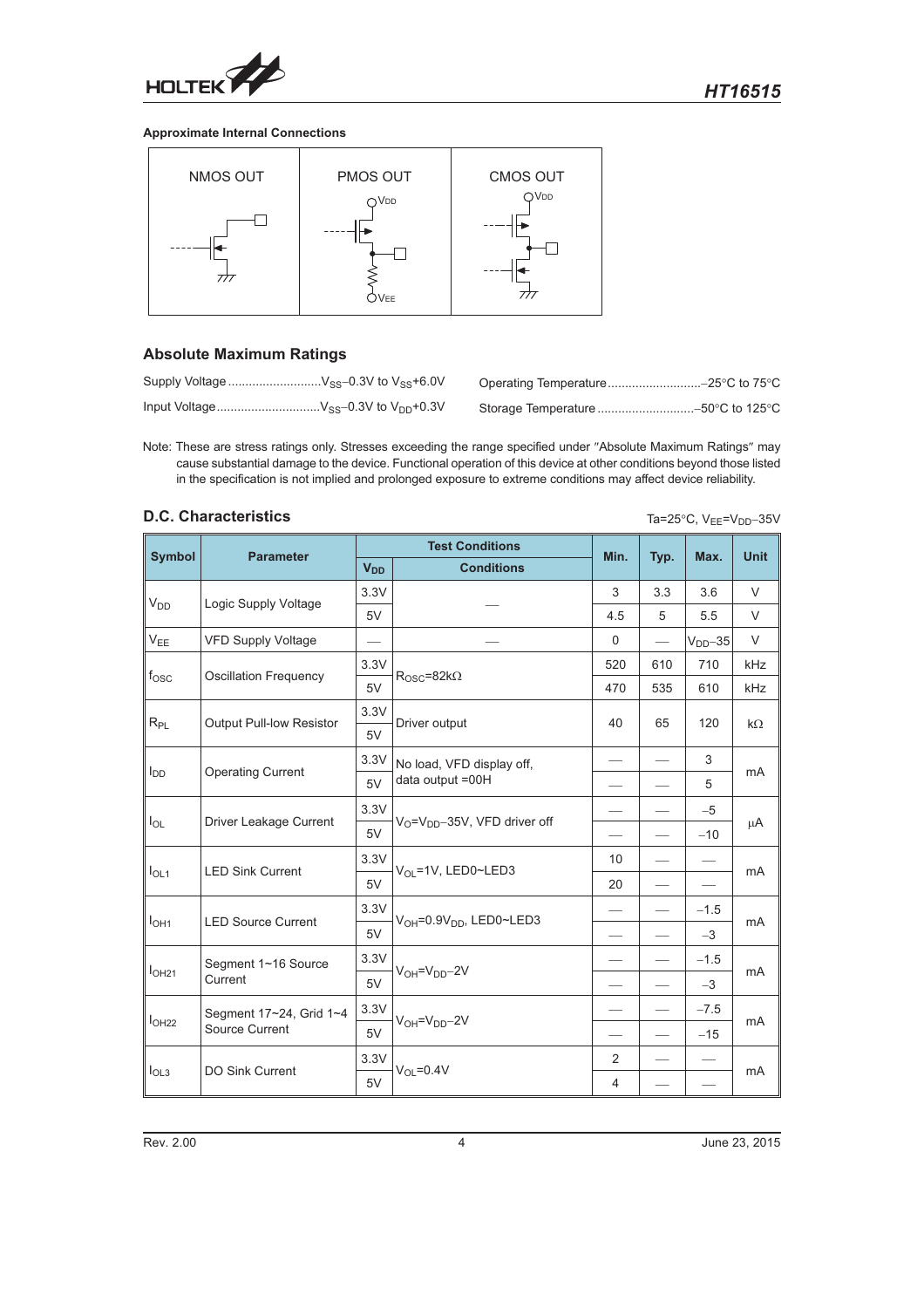

| <b>Symbol</b>    | <b>Parameter</b>          |                 | <b>Test Conditions</b>                   | Min.               |      | Max.               | <b>Unit</b> |
|------------------|---------------------------|-----------------|------------------------------------------|--------------------|------|--------------------|-------------|
|                  |                           | V <sub>DD</sub> | <b>Conditions</b>                        |                    | Typ. |                    |             |
| V <sub>IH</sub>  | "H" Input Voltage         |                 |                                          | 0.7V <sub>DD</sub> |      | $V_{DD}$           | V           |
| $V_{IL}$         | "L" Input Voltage         |                 |                                          |                    |      | 0.3V <sub>DD</sub> | V           |
|                  |                           | 3.3V            | CLK, $D_{IN}$ , $\overline{CS}$          |                    | 0.17 |                    | $\vee$      |
| $V_H$            | <b>Hysteresis Voltage</b> | 5V              |                                          |                    | 0.35 |                    |             |
|                  |                           |                 | 3.3V LED0~LED3, I <sub>OH1</sub> =-1.5mA | $0.9V_{DD}$        |      | $V_{DD}$           | $\vee$      |
| V <sub>OH1</sub> | High-level Output Voltage | 5V              | LED0~LED3, I <sub>OH1</sub> =-3mA        |                    |      |                    |             |
|                  |                           | 3.3V            | LED0~LED3, I <sub>OL1</sub> =10mA        | $\Omega$           |      | 1                  | $\vee$      |
| V <sub>OL1</sub> | Low-level Output Voltage  | 5V              | LED0~LED3, I <sub>OL1</sub> =20mA        |                    |      |                    |             |
|                  | Low-level Output Voltage  | 3.3V            | DO, $I_{\Omega}$ $_{2}$ =2mA             | $\Omega$           |      | 0.4                | $\vee$      |
| V <sub>OL2</sub> |                           | 5V              | DO, $I_{\Omega}$ $_{2}$ =4mA             |                    |      |                    |             |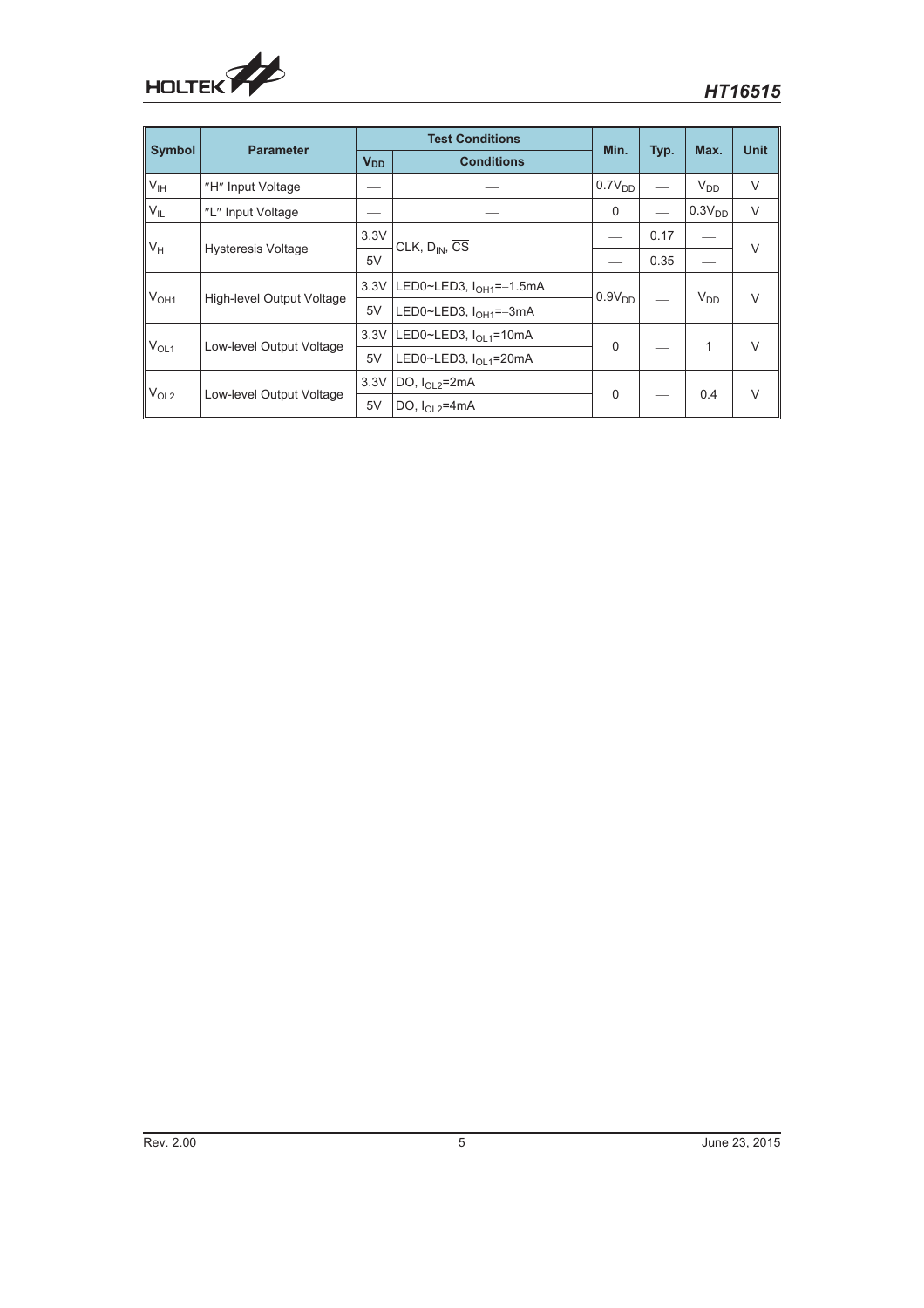

# **A.C. Characteristics** Ta=25°C

| <b>Symbol</b>                 | <b>Parameter</b>     |                       | <b>Test Conditions</b>                           | Min.<br>Typ.             |  | Max.           | <b>Unit</b> |
|-------------------------------|----------------------|-----------------------|--------------------------------------------------|--------------------------|--|----------------|-------------|
|                               |                      | <b>V<sub>DD</sub></b> | <b>Conditions</b>                                |                          |  |                |             |
| $t_{\text{PHL}}$<br>$t_{PLH}$ |                      | 3.3V                  |                                                  |                          |  | 600            |             |
|                               |                      | 5V                    | $CLK \rightarrow DO$                             |                          |  | 300            |             |
|                               | Logic Supply Voltage | 3.3V                  | $C_L = 15pF$ , $R_L = 10k\Omega$                 |                          |  | 600            | ns          |
|                               |                      | 5V                    |                                                  |                          |  | 300            |             |
|                               |                      | 3.3V                  | $C_L = 300pF$ , S1~S16                           |                          |  | 4              |             |
| $t_{r1}$                      | <b>Rise Time</b>     | 5V                    |                                                  |                          |  | $\overline{2}$ |             |
|                               |                      | 3.3V                  | C <sub>L</sub> =300pF, G1~G4                     |                          |  | $\mathbf{1}$   | $\mu$ S     |
| $t_{r2}$                      |                      | 5V                    | S17/G12~S24/G5                                   |                          |  | 0.5            |             |
|                               |                      | 3.3V                  |                                                  |                          |  | 240            |             |
| $ t_f $                       | <b>Fall Time</b>     | 5V                    | $C_L$ =300pF, Sn, Gn                             | $\overline{\phantom{0}}$ |  | 120            | $\mu$ S     |
| f                             | Clock Frequency      | 3.3V                  |                                                  |                          |  | 0.5            | <b>MHz</b>  |
|                               |                      | 5V                    | Duty=50%                                         |                          |  | 1.0            |             |
| $C_i$                         | Input Capacitance    | 3.3V                  |                                                  |                          |  | 15             | pF          |
|                               |                      | 5V                    |                                                  |                          |  |                |             |
| $t_{\text{CW}}$               | Clock Pulse Width    | 3.3V                  |                                                  | 800                      |  |                | ns          |
|                               |                      | 5V                    |                                                  | 400                      |  |                |             |
|                               | Strobe Pulse Width   | 3.3V                  |                                                  | $\overline{2}$           |  |                | us          |
| $t_{SW}$                      |                      | 5V                    |                                                  | $\mathbf{1}$             |  |                |             |
|                               |                      | 3.3V                  |                                                  | 200                      |  |                | ns          |
| $t_{\text{SU}}$               | Data Setup Time      | 5V                    |                                                  | 100                      |  |                |             |
|                               |                      | 3.3V                  |                                                  | 200                      |  |                |             |
| $t_h$                         | Data Hold Time       | 5V                    |                                                  | 100                      |  |                | ns          |
|                               |                      | 3.3V                  | CLK rising edge to $\overline{\text{CS}}$ rising | 2                        |  |                |             |
| $t_{CS}$                      | Clock-Strobe Time    | 5V                    | edge                                             | $\mathbf{1}$             |  |                | $\mu$ S     |
|                               |                      | 3.3V                  | CLK rising edge to CLK falling                   | $\overline{2}$           |  |                |             |
| $t_{\text{W}}$                | <b>Wait Time</b>     | 5V                    | edge                                             | 1                        |  |                | $\mu$ S     |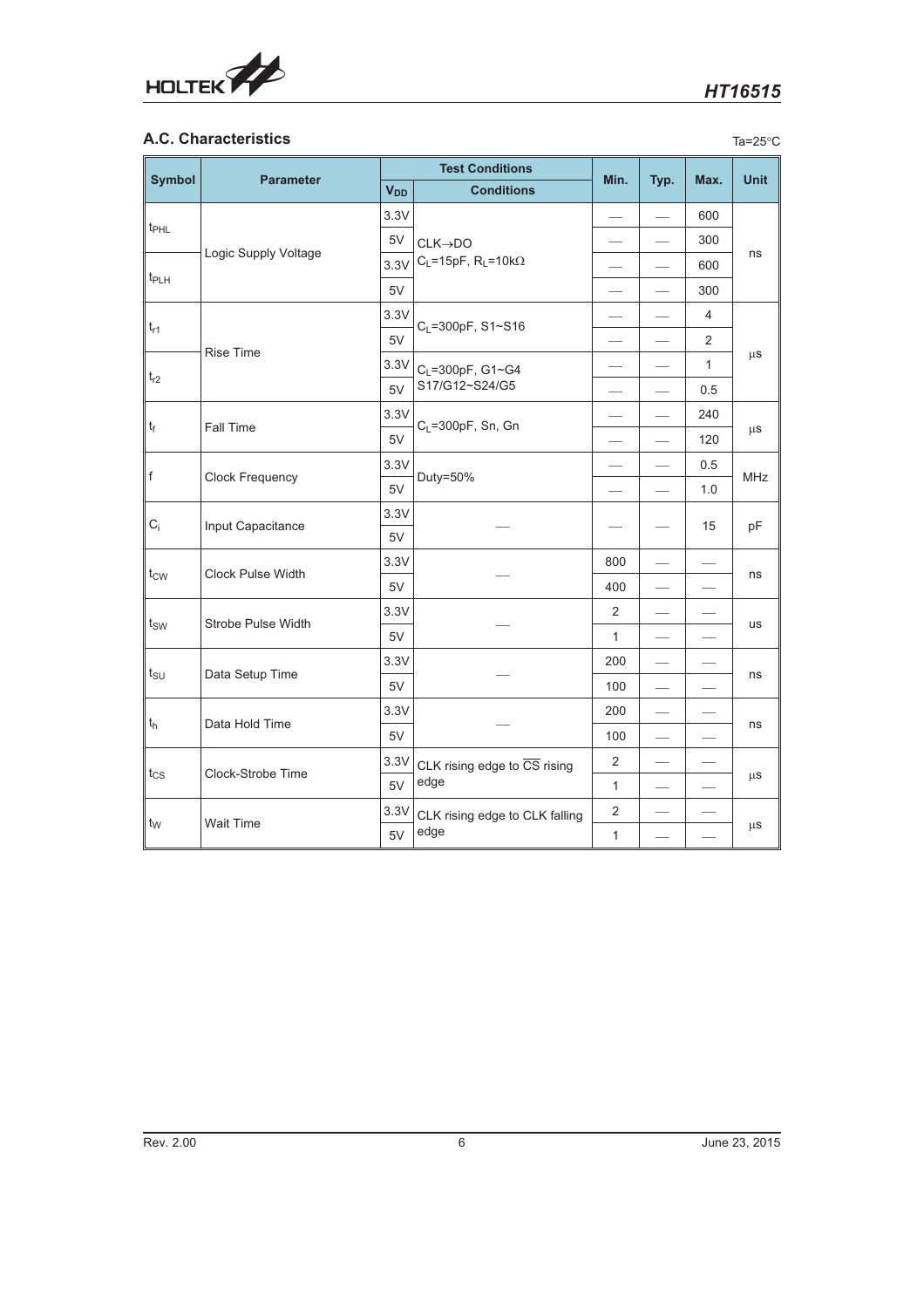

### **Functional Description**

#### **Display RAM and Display Mode**

The static display RAM stores the data transmitted from an external device to the HT16515 through a serial interface. The contents of the RAM are directly mapped to the contents of the VFD driver. Data in the RAM can be accessed through the data setting, address setting and display control commands. It is assigned as addresses in 8-bit unit as follows:

| SEG12 SEG16 SEG20 SEG24<br>SEG1<br>SEG4<br>SEG8 |                  |                  |                  |                  |                  |                  |  |  |
|-------------------------------------------------|------------------|------------------|------------------|------------------|------------------|------------------|--|--|
| 00HL                                            | 00H <sub>U</sub> | 01H <sub>L</sub> | 01Hu             | 02HL             | 02Hu             | DIG <sub>1</sub> |  |  |
| 03H <sub>L</sub>                                | 03Hu             | 04H <sub>L</sub> | 04Hu             | 05HL             | 05Hu             | DIG <sub>2</sub> |  |  |
| 06HL                                            | 06Hu             | 07HL             | 07Hu             | 08HL             | 08Hu             | DIG <sub>3</sub> |  |  |
| 09HL                                            | 09Hu             | 0AHL             | 0AHu             | 0BHL             | 0BH <sub>U</sub> | DIG4             |  |  |
| 0CHL                                            | 0CH <sub>U</sub> | ODHL             | 0DH <sub>u</sub> | 0EHL             | 0EH <sub>u</sub> | DIG <sub>5</sub> |  |  |
| OFHL                                            | 0FH <sub>U</sub> | 10H <sub>L</sub> | 10Hu             | 11H <sub>L</sub> | 11H <sub>u</sub> | DIG <sub>6</sub> |  |  |
| 12H <sub>L</sub>                                | 12H <sub>U</sub> | 13H <sub>L</sub> | 13Hu             | 14HL             | 14Hu             | DIG7             |  |  |
| 15H <sub>L</sub>                                | 15H <sub>U</sub> | 16H <sub>L</sub> | 16H <sub>U</sub> | 17H <sub>L</sub> | 17H <sub>U</sub> | DIG8             |  |  |
| 18HL                                            | 18Hu             | 19H <sub>L</sub> | 19Hu             | 1AHL             | 1AH <sub>U</sub> | DIG9             |  |  |
| 1BHL                                            | 1BH <sub>U</sub> | 1CHL             | 1CH <sub>U</sub> | 1DHL             | 1DH <sub>U</sub> | <b>DIG10</b>     |  |  |
| 1EHL                                            | 1EH <sub>u</sub> | 1FHL             | 1FH <sub>u</sub> | 20HL             | 20Hu             | <b>DIG11</b>     |  |  |
| 21H <sub>L</sub>                                | 21H <sub>U</sub> | 22HL             | 22H <sub>U</sub> | 23HL             | 23Hu             | <b>DIG12</b>     |  |  |
|                                                 |                  |                  |                  |                  |                  |                  |  |  |

| b3b4<br>h7 |
|------------|
| XXHu       |
| Higher     |
| 4 bits     |
|            |

### **Dimming Control**

HT16515 provides an 8-step dimmer function on display by controlling the 3-bit binary command code. The full pulse width of grid signal is divided into 16 uniform sections by PWM (pulse width modulation) technology.

The 16 uniform sections available form an 8-step dimmer via 3-bit binary code. The 8-step dimmer includes 1/16, 2/16, 4/16, 10/16, 11/16, 12/16, 13/16 and 14/16. The 1/16 pulse width indicates minimum lightness. The 14/16 pulse width represents maximum lightness (Refer to the display control command).

#### **Key Matrix and Key-Input Data Storage RAM**

The key matrix scans the series key states at each level of the key strobe signal (Seg1/K1~Seg16/K16) output of the HT16515. The key strobe signal outputs are time-multiplexed signals from Seg1/K1~Seg16/K16. The states of inputs K0 and K1 are sampled by strobe signal Seg1/K1~Seg16/K16 and latched into the register.

The key matrix is made up of a  $16\times2$  matrix, as shown below.

The data of each key is stored as illustrated below, and is read with the read command, starting from the least significant bit.

|          |                                  | Key1 Key2 Key1 Key2 Key1 Key2 Key1 Key2 |                      |                         |
|----------|----------------------------------|-----------------------------------------|----------------------|-------------------------|
| S1/K1    | S2/K2                            | S3/K3                                   | <b>S4/K4</b>         |                         |
| S5/K5    | S6/K6                            | <b>S7/K7</b>                            | <b>S8/K8</b>         | <b>Reading Sequence</b> |
| S9/K9    | S10/K10                          | S11/K11                                 | S12/K12              |                         |
| S13/K13  | S14/K14                          | S15/K15                                 | S16/K16              |                         |
| bO<br>h1 | h <sub>2</sub><br>b <sub>3</sub> | b4<br>b5                                | b7<br>b <sub>6</sub> |                         |

#### **LED Port**

The LED port is of the CMOS output configuration.

Data is written to the LED port with the write command, starting from the least significant bit. In our application (see application circuits), the user adopts an internal NMOS device to a driver LED component by connecting VDD. When a bit of this port is 0, the corresponding LED lights up; when the bit is 1, the LED turns off. The data of bits 4 through 7 are ignored.



#### **Commands**

Commands set the display mode and status of the VFD driver.

The first 1 byte input to the HT16515 through the DI pin after the  $\overline{CS}$  pin has fallen, is regarded as a command. If CS is set high while commands/data are transmitted, serial communication is initialized, and the commands/ data being transmitted are not valid (however, the commands/data previously transmitted remains valid).

- Display mode setting commands

These commands initialize the HT16515 and select the number of segments and the number of grids (1/4~1/12 duty, 16 to 24 segments).

When these commands are executed, the display is forcibly turned off, and key scanning is also stopped. To resume display, the display command "ON" must be executed. If the same mode is selected, nothing happens.

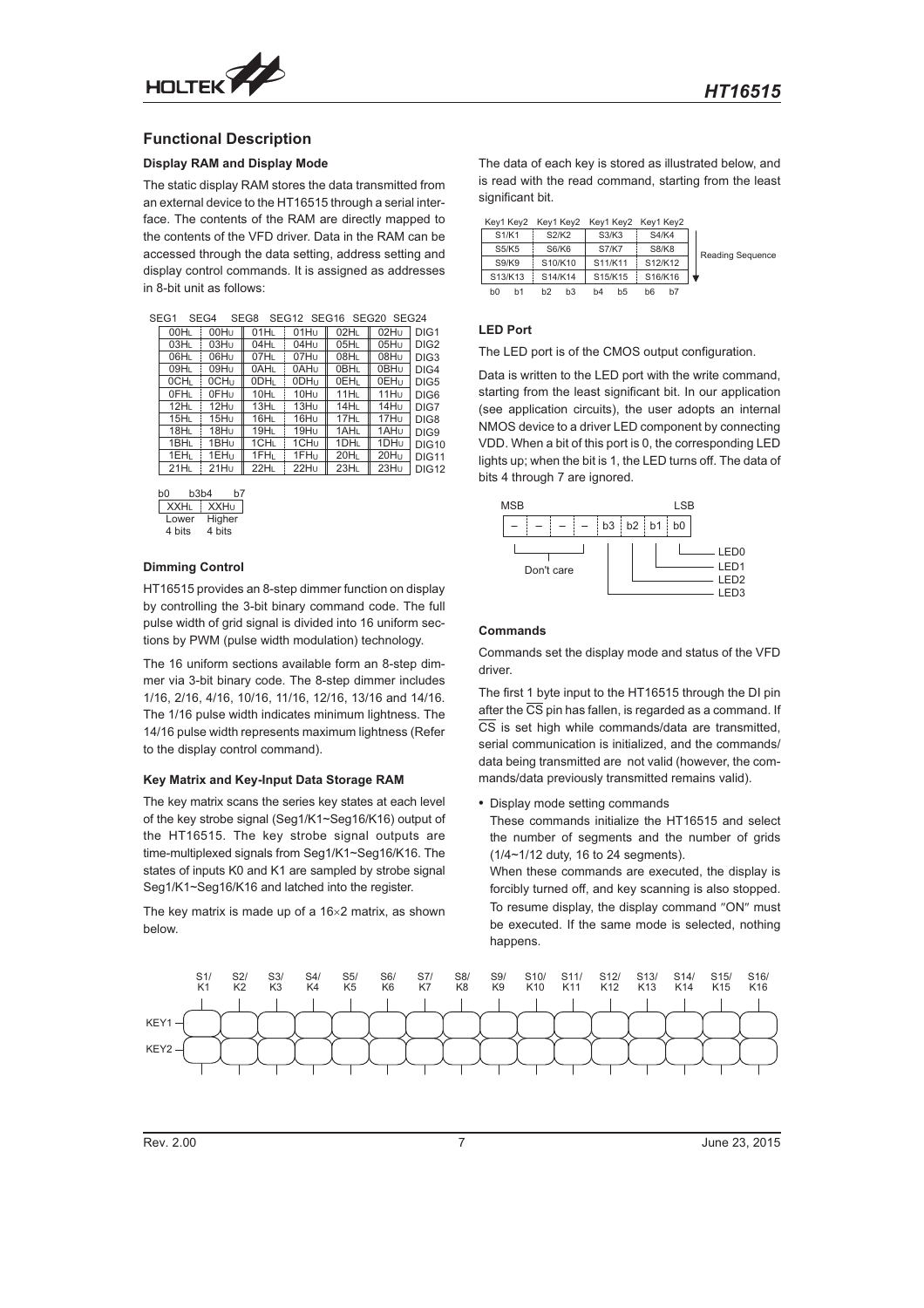

| <b>MSB</b>                                        | LSB                                                                                                                                                                                                                                                                                                                                 |
|---------------------------------------------------|-------------------------------------------------------------------------------------------------------------------------------------------------------------------------------------------------------------------------------------------------------------------------------------------------------------------------------------|
| b2:<br>b <sub>3</sub><br>b <sub>1</sub><br>0<br>0 | b <sub>0</sub>                                                                                                                                                                                                                                                                                                                      |
| Don't care                                        | Selects Display Mode<br>4 digits, 24 segments<br>0000:<br>5 digits, 23 segments<br>0001:<br>6 digits, 22 segments<br>0010:<br>7 digits, 21 segments<br>0011:<br>8 digits, 20 segments<br>0100:<br>9 digits, 19 segments<br>0101:<br>0110: 10 digits, 18 segments<br>0111: 11 digits, 17 segments<br>12 digits, 16 segments<br>1xxx: |

Note: Power-on status: 12-digit, 16 segment mode is selected.

- Data setting commands

These commands set the data write and data read modes.



Note: power-on status: normal mode operation and address increment mode are set.

• Address setting commands

These commands set the address of the display memory.



If address 24H or higher is set, data is ignored until a valid address is set. Note: power-on status: the address is set to 00H.

- Display control commands



Note: power-on status: 1/16 pulse width is set and the display is turned off. Key scanning will be stopped during power-on status.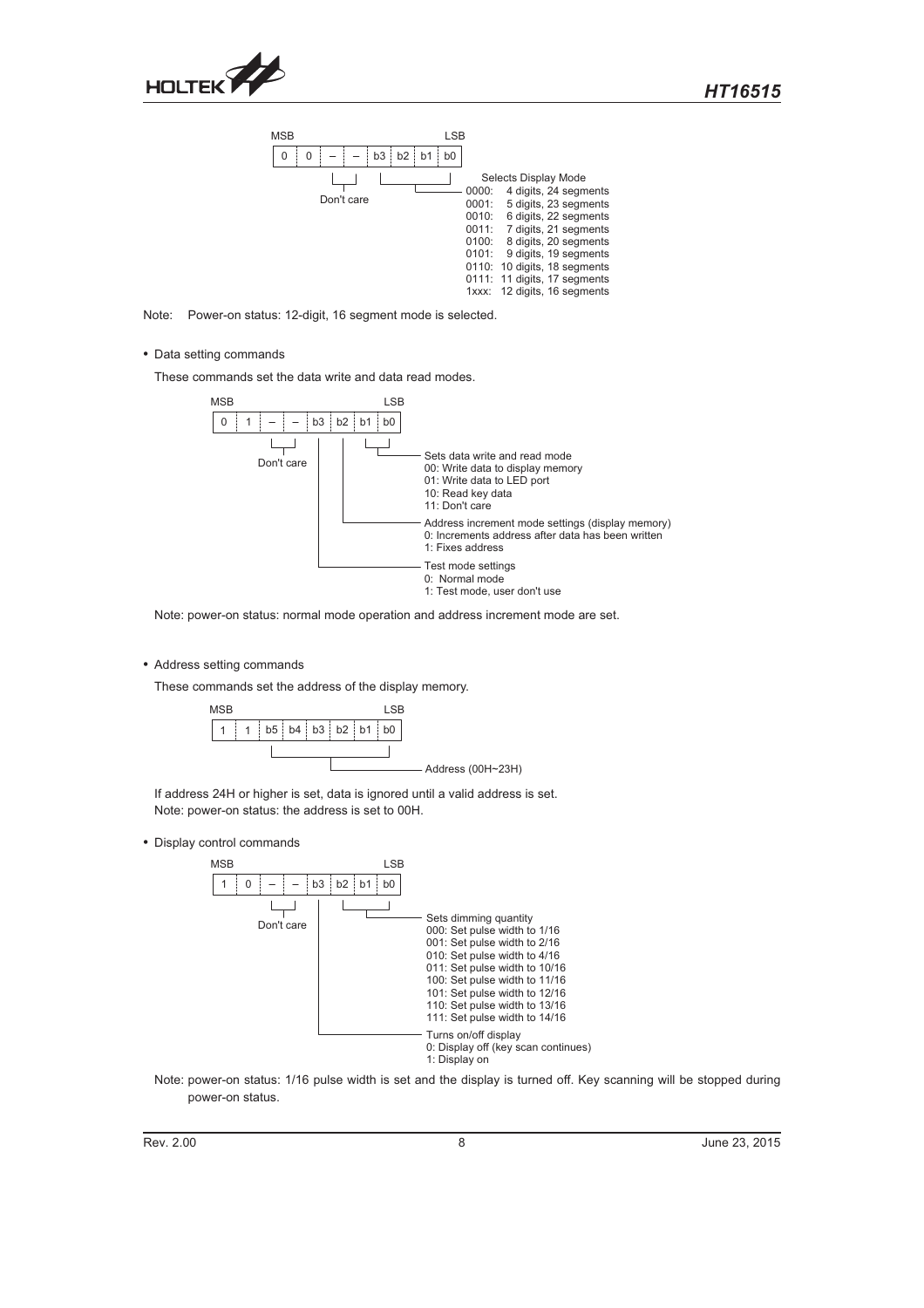

# **Timing Diagrams**



# **Key Scanning and Display Timing**



Note: One cycle of key scanning consists of two frames, and data of 16×2 matrixes is stored in the RAM.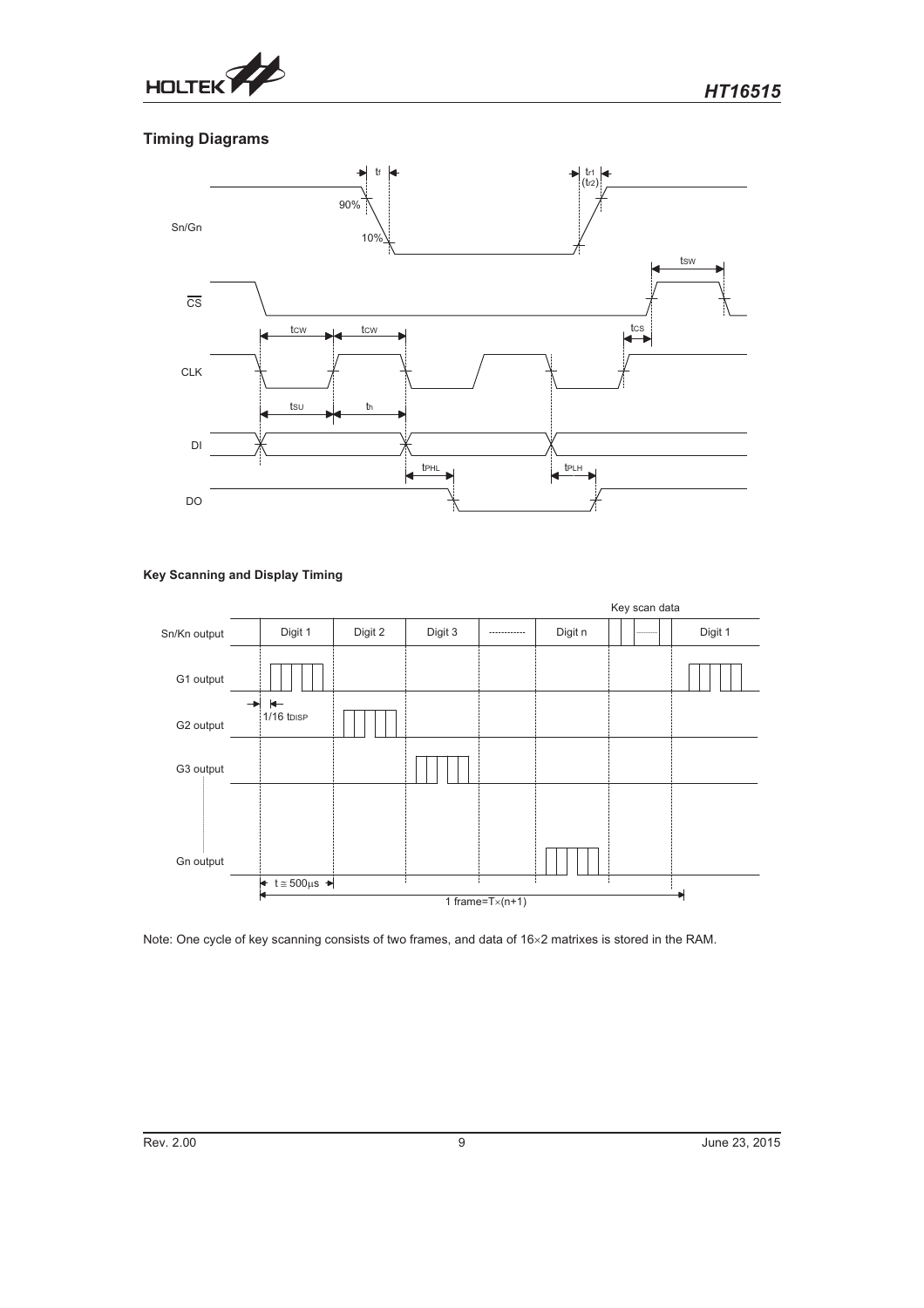

## **Serial Communication Format**

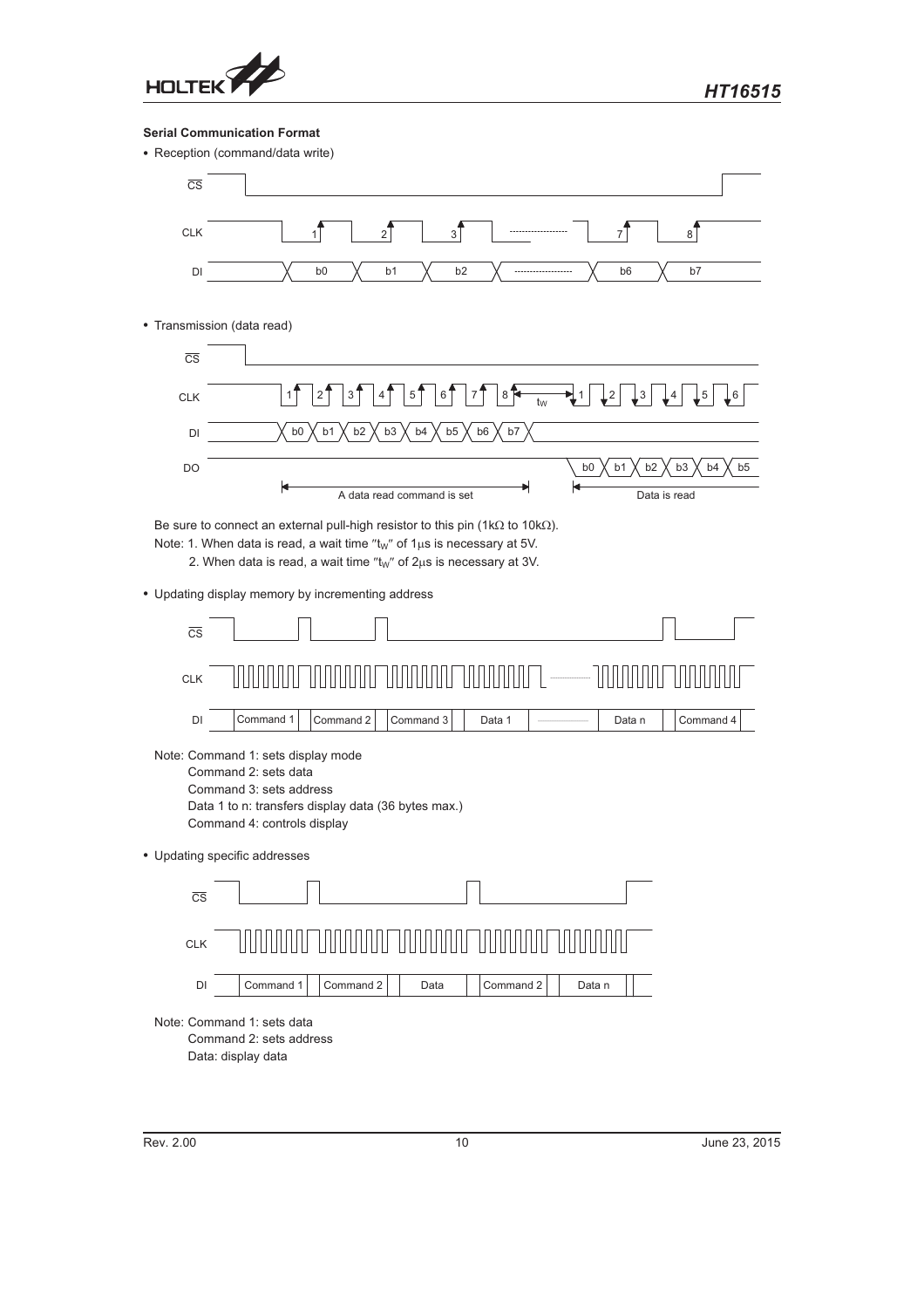

# **Application Circuits**



Note:  $R_{\text{OSC}} = 82k\Omega$  for oscillator resistor  $R1=1~10k\Omega$  for external pull-high resistor  $R2 \sim R6 = 750 \Omega \sim 1.2 \text{k}\Omega$  $R7 - R8 = 10k\Omega$  for external pull-low resistor D1~D16=1N4001 Ef=Filament voltage for VFD  $C=0.1\mu F$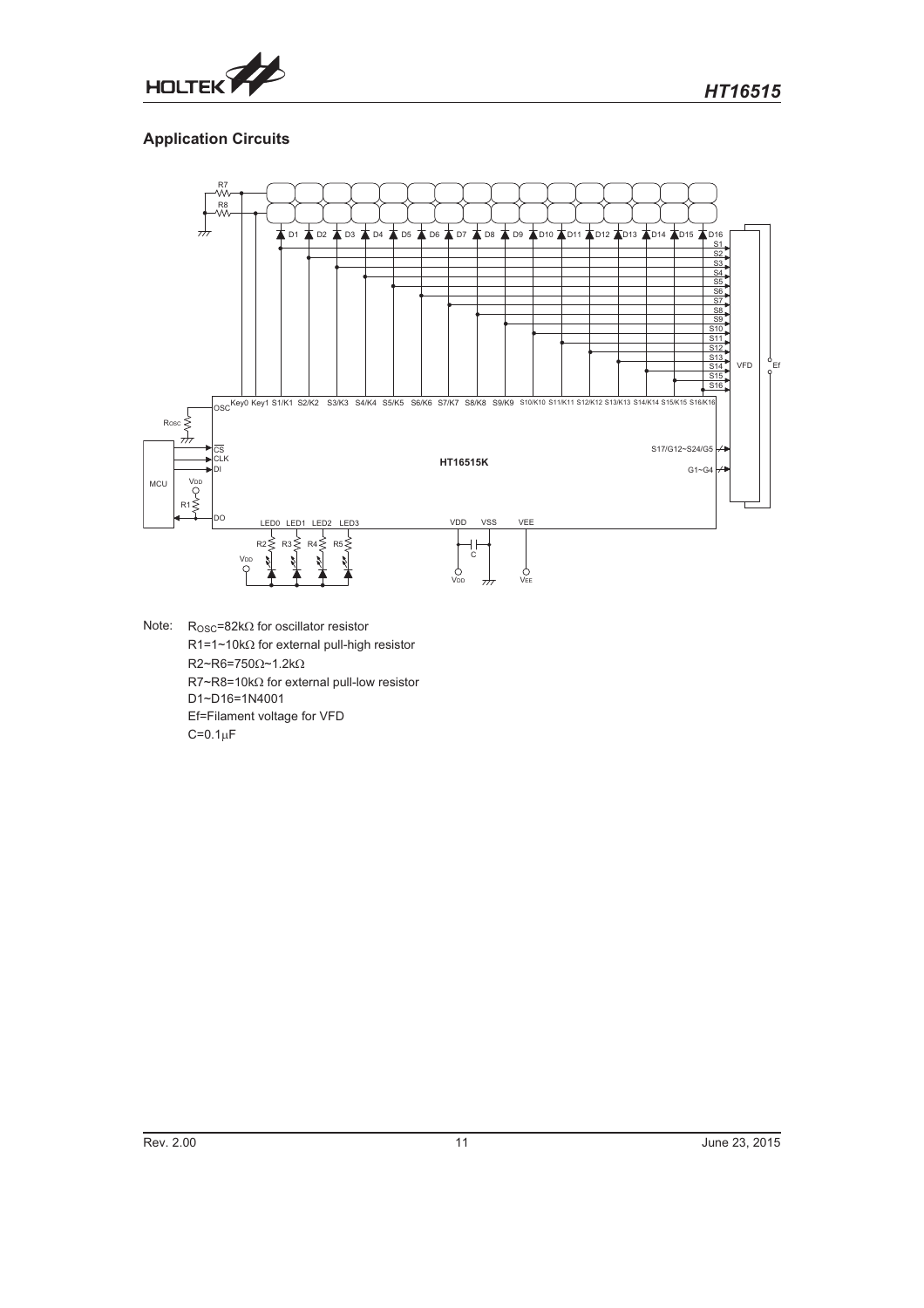

# **Package Information**

Note that the package information provided here is for consultation purposes only. As this information may be updated at regular intervals users are reminded to consult the [Holtek website](http://www.holtek.com/en) for the latest version of the [Package/Carton Information](http://www.holtek.com/en/package_carton_information).

Additional supplementary information with regard to packaging is listed below. Click on the relevant section to be transferred to the relevant website page.

- Further Package Information (include Outline Dimensions, Product Tape and Reel Specifications)
- Packing Meterials Information
- Carton information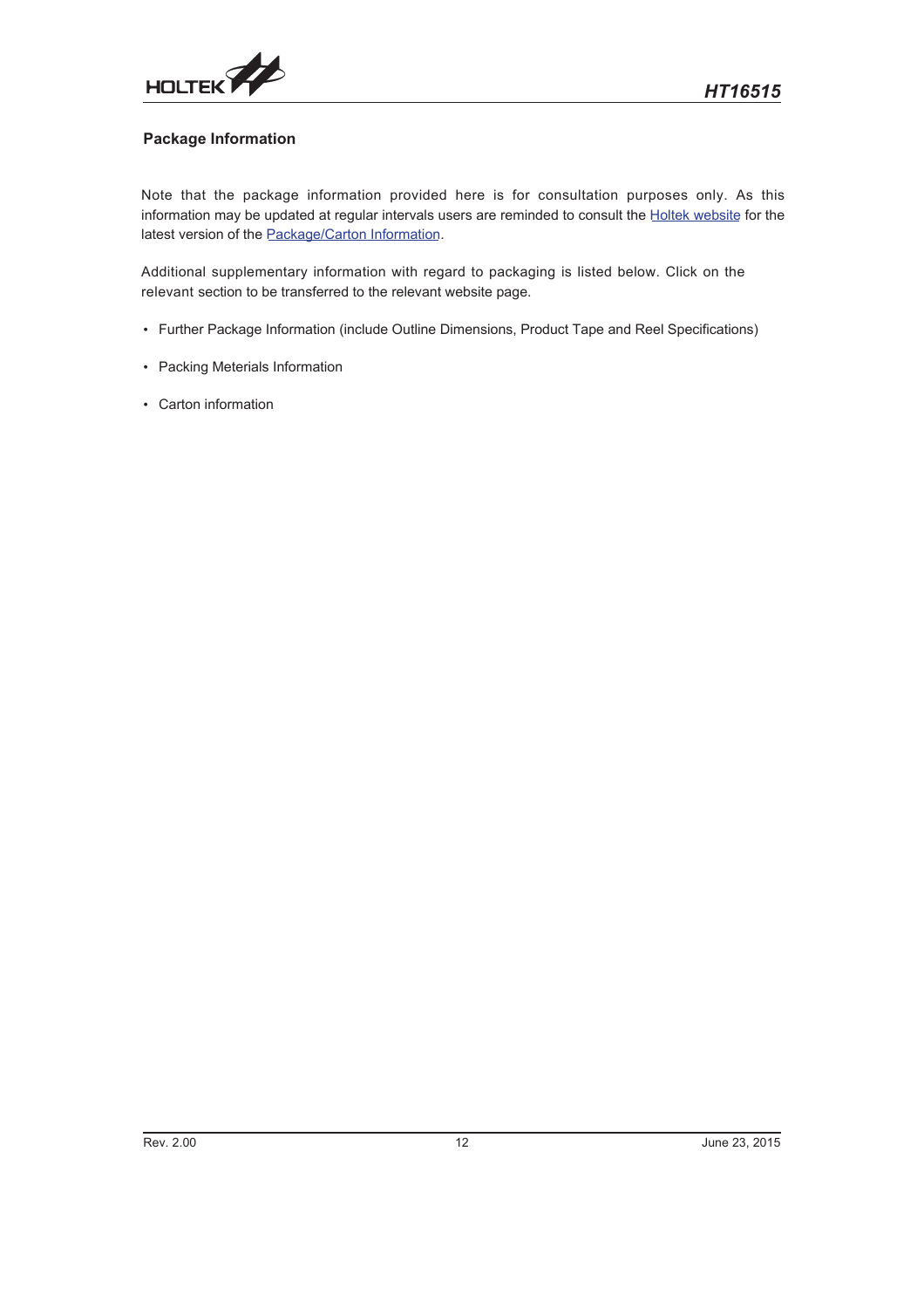

### **44-pin LQFP (10mm-10mm) (FP2.0mm) Outline Dimensions**



| <b>Symbol</b> | <b>Dimensions in inch</b> |           |           |  |  |  |  |
|---------------|---------------------------|-----------|-----------|--|--|--|--|
|               | Min.                      | Nom.      | Max.      |  |  |  |  |
| A             |                           | 0.472 BSC |           |  |  |  |  |
| B             |                           | 0.394 BSC |           |  |  |  |  |
| C             |                           | 0.472 BSC |           |  |  |  |  |
| D             |                           |           |           |  |  |  |  |
| E             |                           | 0.032 BSC |           |  |  |  |  |
| F             | 0.012                     | 0.015     | 0.018     |  |  |  |  |
| G             | 0.053                     | 0.055     | 0.057     |  |  |  |  |
| H             |                           |           | 0.063     |  |  |  |  |
|               | 0.002                     |           | 0.006     |  |  |  |  |
| 0.018<br>J    |                           | 0.024     | 0.030     |  |  |  |  |
| K             | 0.004                     |           | 0.008     |  |  |  |  |
| $\alpha$      | $0^{\circ}$               |           | $7^\circ$ |  |  |  |  |

| <b>Symbol</b> | <b>Dimensions in mm</b> |           |           |  |  |
|---------------|-------------------------|-----------|-----------|--|--|
|               | Min.                    | Nom.      | Max.      |  |  |
| A             |                         | 12.00 BSC |           |  |  |
| B             |                         | 10.00 BSC |           |  |  |
| C             |                         | 12.00 BSC |           |  |  |
| D             |                         | 10.00 BSC |           |  |  |
| E             |                         | 0.80 BSC  |           |  |  |
| F             | 0.30                    | 0.37      | 0.45      |  |  |
| G             | 1.35                    | 1.40      | 1.45      |  |  |
| H             |                         |           | 1.60      |  |  |
|               | 0.05                    |           | 0.15      |  |  |
| J             | 0.45                    | 0.60      | 0.75      |  |  |
| Κ             | 0.09                    |           | 0.20      |  |  |
| $\alpha$      | $0^{\circ}$             |           | $7^\circ$ |  |  |